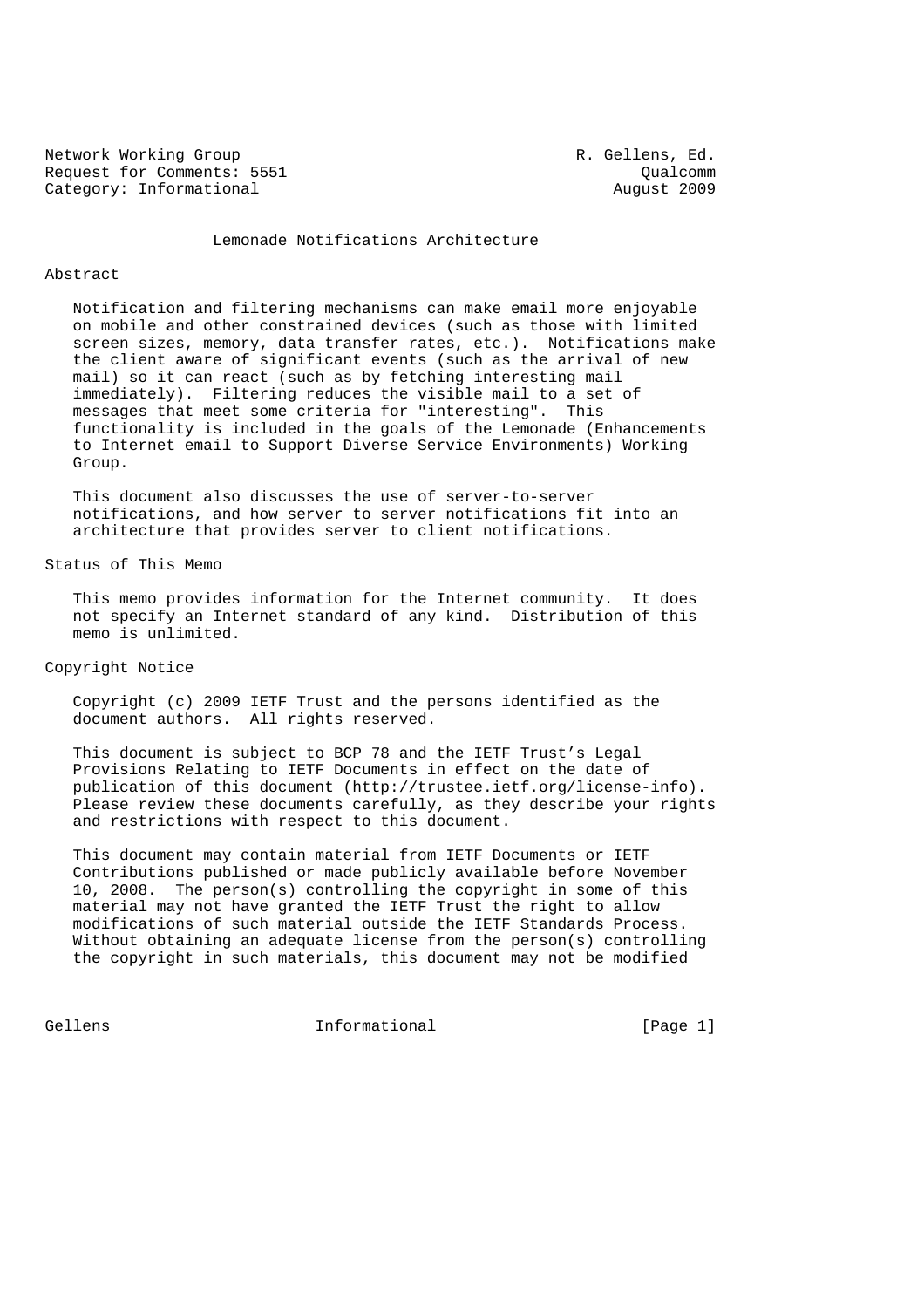outside the IETF Standards Process, and derivative works of it may not be created outside the IETF Standards Process, except to format it for publication as an RFC or to translate it into languages other than English.

Table of Contents

|  | 2. Notifications Logical Architecture and LEMONADE Profile 2 |
|--|--------------------------------------------------------------|
|  |                                                              |
|  |                                                              |
|  | 5. Server-to-Server Notifications Rationale 5                |
|  |                                                              |
|  |                                                              |
|  |                                                              |
|  |                                                              |
|  |                                                              |
|  |                                                              |
|  |                                                              |
|  |                                                              |
|  |                                                              |
|  |                                                              |
|  |                                                              |

#### 1. Introduction

 The Lemonade work [LEMONADE-PROFILE] identified a need to provide notification and filtering mechanisms for use with IMAP [IMAP].

 In addition, external groups that make use of IETF work also expressed such requirements (see, for example, [OMA-LEMONADE-ARCH]; Open Mobile Alliance (OMA) requirements for within-IMAP ("inband") and out-of-IMAP ("outband") server to client notifications are listed in [OMA-ME-RD]).

1.1. Conventions Used in This Document

 Within this document, the terms "Lemonade Profile" and "Lemonade" generally refer to the revised Lemonade Profile document, RFC 5550 [LEMONADE-PROFILE].

2. Notifications Logical Architecture and LEMONADE Profile

 The target logical architecture for the LEMONADE Profile is described in the revised Lemonade Profile document [LEMONADE-PROFILE].

 Figure 1 illustrates how notification and filtering fit in the context of Lemonade.

Gellens 1nformational [Page 2]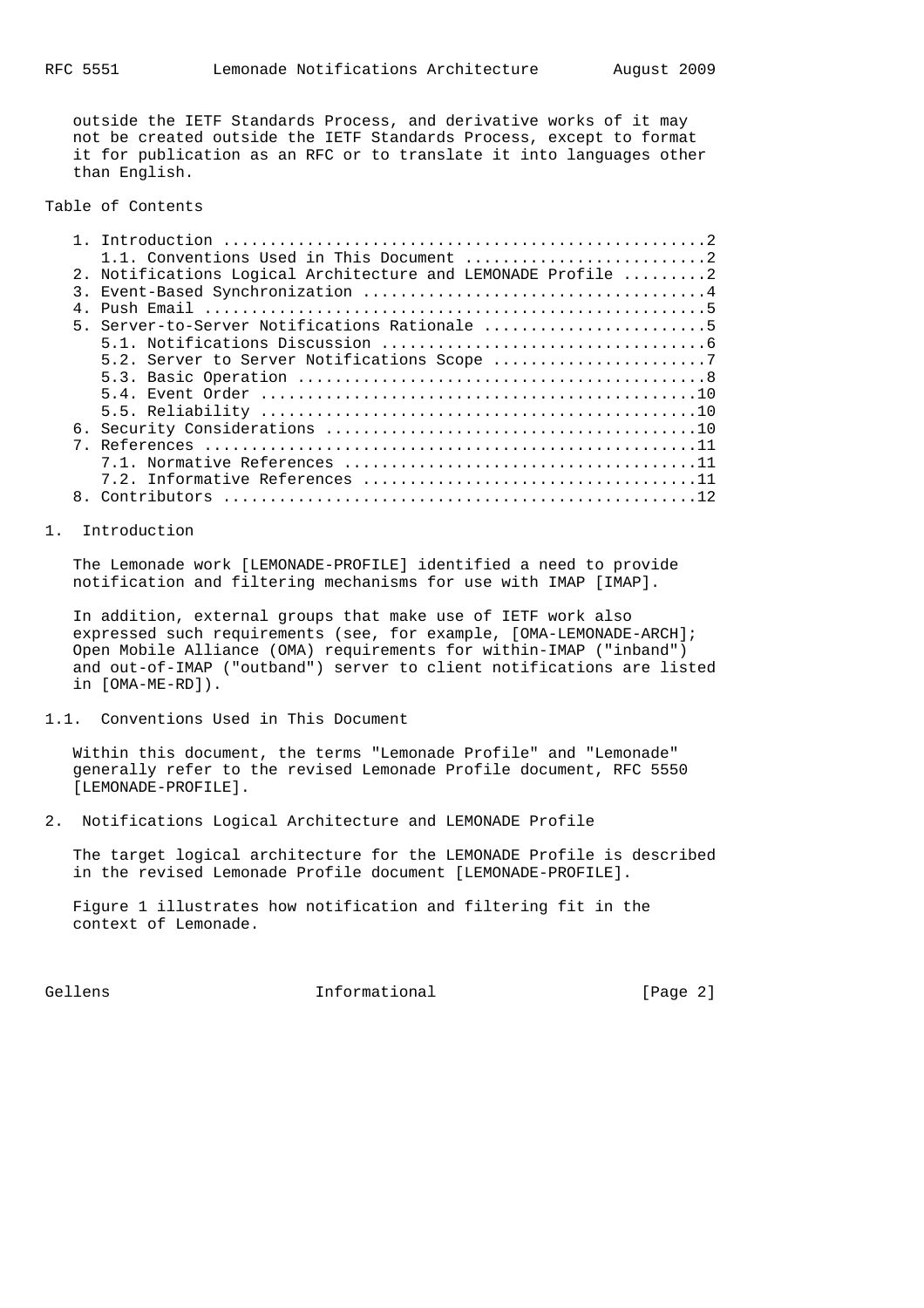

 Figure 1: Filtering Mechanism Defined in Lemonade Profile Architecture

In Figure 1, four categories of filters are defined:

- 1. AF: Administrative Filters: Created and maintained by mail administration. AF are typically not configured by the user and are used to apply policies, content filtering, virus protection, spam filtering, etc.
- 2. DF: Deposit Filters: Executed on deposit of new mail. Can be defined as Sieve filters [SIEVE].
- 3. VF: View Filters: Define which messages are important to a client. May be implemented as pseudo-virtual mailboxes [CONTEXT]. Clients may use this to restrict which messages they synchronize.

Gellens 1nformational [Page 3]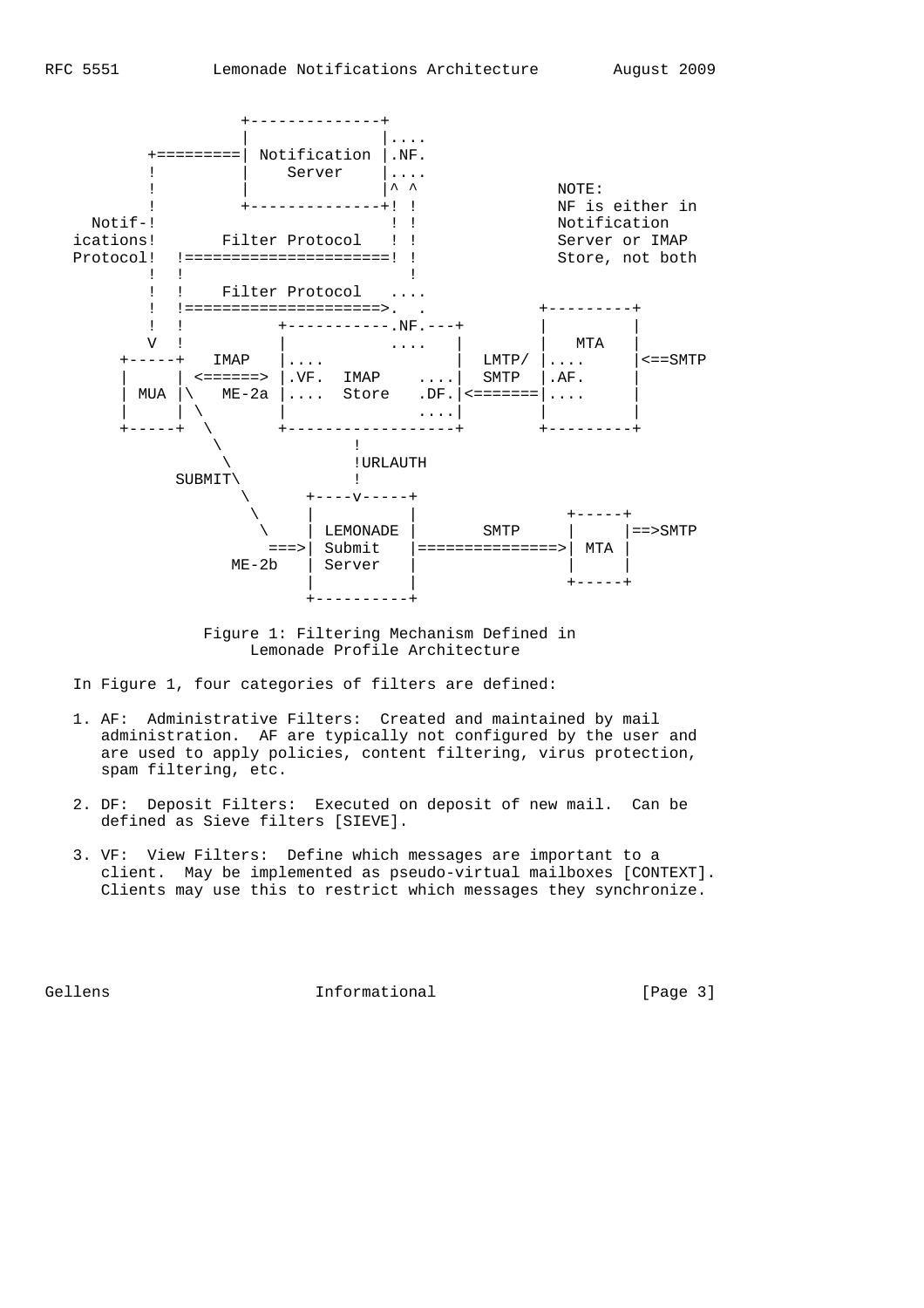4. NF: Notification Filters: Determine when out-of-IMAP ("outband") notifications are sent to the client. These filters can be implemented either in the message store or in a separate notifications engine.

 Note that when implementing DF or NF using Sieve, the 'enotify' [SIEVE-NOTIFY] and likely the 'variables' [SIEVE-VARIABLES] Sieve extensions might be needed.

The filters are manageable by the client as follows:

- \* NF and DF: When internal to the mail store, these are typically implemented using Sieve; hence, a Sieve management protocol is used for client modifications. See [MANAGE-SIEVE] for more information. Per-mailbox notifications might be implemented using a combination of a primary Sieve script for notifications on delivery into a mailbox (e.g., FILEINTO) and a per-mailbox Sieve script such as [IMAP-SIEVE] for transfers into a mailbox. When the NF is within a notification server, it is out of scope of Lemonade.
- \* VF: via pseudo-virtual mailboxes as defined in [CONTEXT].

 In Figure 1, the NF are shown both as part of the mail store (for example, using Sieve) and as an external notification server. Either approach can be used.

3. Event-Based Synchronization





Gellens 1nformational [Page 4]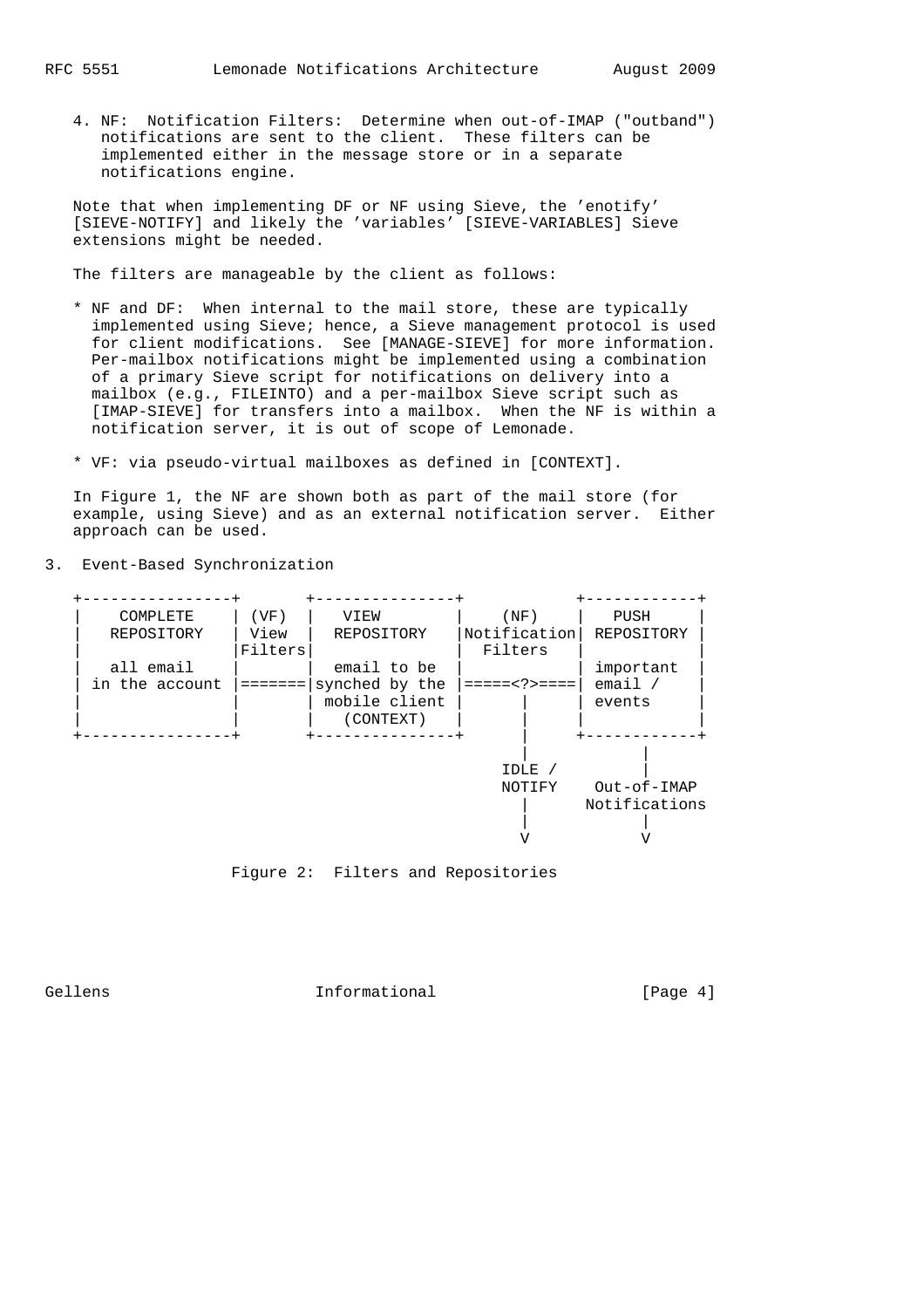For in-IMAP ("inband") notifications, the Mail User Agent (MUA) (client) issues IDLE [IDLE], or the successor extension command NOTIFY [NOTIFY]; the LEMONADE IMAP server sends notifications as unsolicited responses to the client.

 Out-of-IMAP ("outband") notifications are messages sent to the user or client not through IMAP. When directed at the user, they are human-consumable and intended to alert the user. When directed at the client, they are machine-consumable and may be acted upon by the receiver in various ways, for example, fetching data from the mail store or resynchronizing one or more mailboxes, updating internal state information, and alerting the user.

4. Push Email

 A good user experience of "push email" requires that when "interesting" events occur in the mail store, the client is informed so that it can connect and resynchronize. The Lemonade Profile [LEMONADE-PROFILE] contains more information, especially in Section 5.4.2, titled "External Notifications".

5. Server-to-Server Notifications Rationale

 With server-to-server notifications, a mail system generates event notifications. These notifications describe mailbox state change events such as arrival of a new message, mailbox full, and so forth.

See [MSGEVENT] for a list of such events.

 These state change notifications are sent to a notification system, which may generate alerts or notifications for delivery to one or more clients or the user.

 Server-to-server notifications allow the mail system to generate end user or client notifications without needing to keep track of notification settings for users or clients; the notification system maintains notification preferences for clients and users.

 Using server-to-server notifications, the mail system can provide the end user with a unified notification experience (the same look and feel for accounts at all messaging systems, such as email and voicemail), while allowing smooth integration of additional messaging systems.

Gellens **Informational Informational** [Page 5]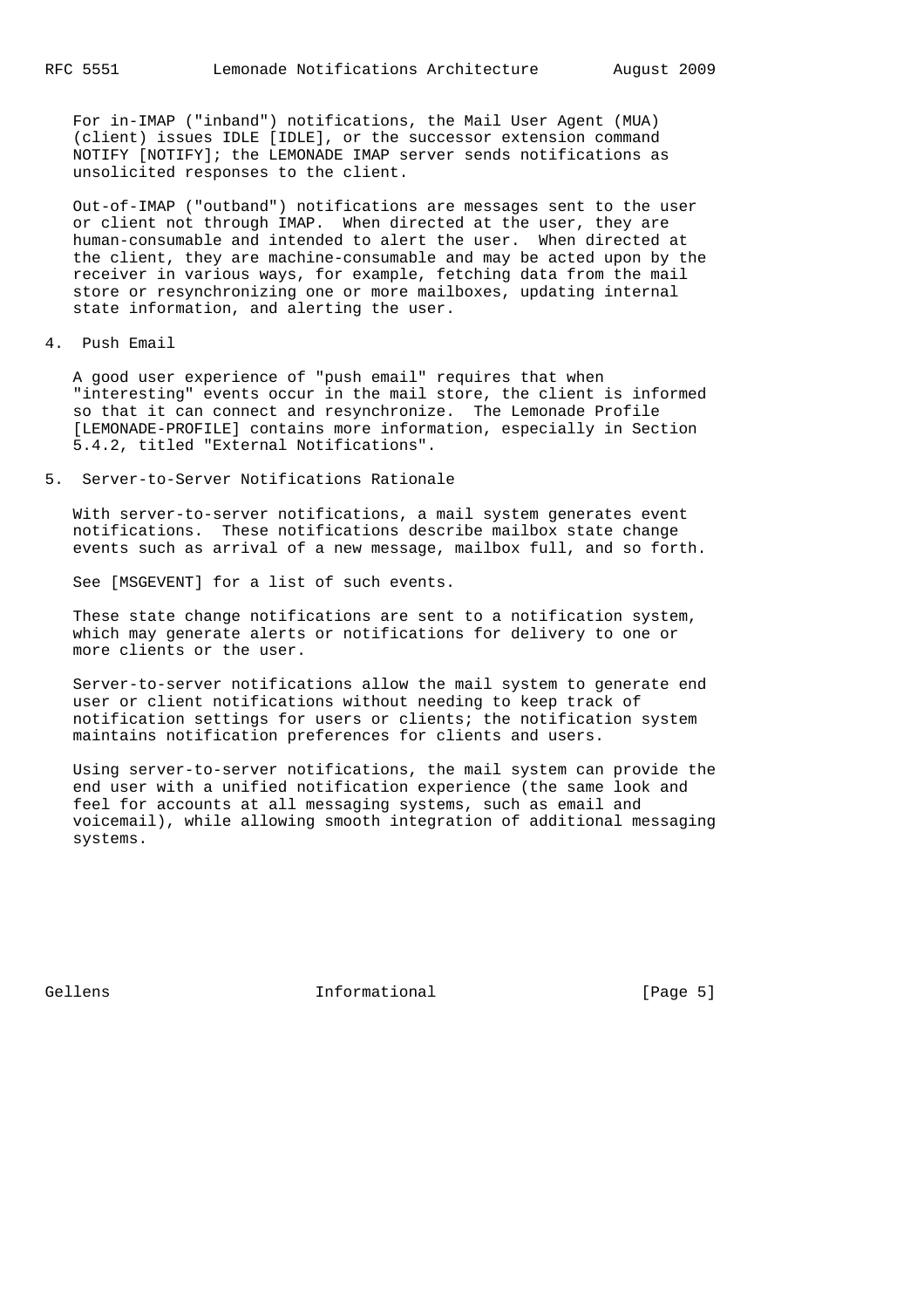### 5.1. Notifications Discussion

 The POP3 and IMAP4 Internet mail protocols allow mail clients to access and manipulate electronic mail messages on mail systems. By definition and scope, these protocols do not provide off-line methods to notify an end user when the mailbox state changes. Nor does either protocol define a way to aggregate the status within the end user's various mailboxes.

 The desire for this functionality is obvious. For example, from the very early days of electronic mail, various notifications mechanisms have been used, including login shell checks, and simple hacks such as [BIFF].

 To provide an end user with unified notifications and one centralized Message-Waiting Indicator (MWI), notification mechanisms are needed that aggregate the information of all the events occurring on the end user's different messaging systems.

 Server-to-server notifications allow the messaging system to send state change events to the notification system when something happens in or to an end user's mailbox.

 Notification systems can be broadly grouped into three general architectures: external smart clients, intrinsic notification, and separate notification mechanisms.

 External smart clients are agents independent of the mail system that periodically check mailbox state (or receive notifications, for example, via IMAP IDLE) and inform the user or the user's mail client. Many such systems have been used over the years, including login shells that check the user's mail spool, laptop/desktop tiny clients that periodically poll the user's mail servers, etc.

 Intrinsic notification is any facility within a mail system that generates notifications, for example, the server component of [BIFF], or, for more modern systems, the recent Sieve extensions for notifications [SIEVE-NOTIFY].

 Separate notification systems decouple the state change event notification from the end user or client notification, allowing a mail system to do the former, and specialized systems (such as those that handle presence) to be responsible for the latter. This separation is architecturally cleaner, since the mail system only needs to support one additional protocol (for communication to the notification system) instead of multiple notification delivery protocols, and does not need to keep track of which clients and which users are interested in which events. It also allows notifications

Gellens 1nformational [Page 6]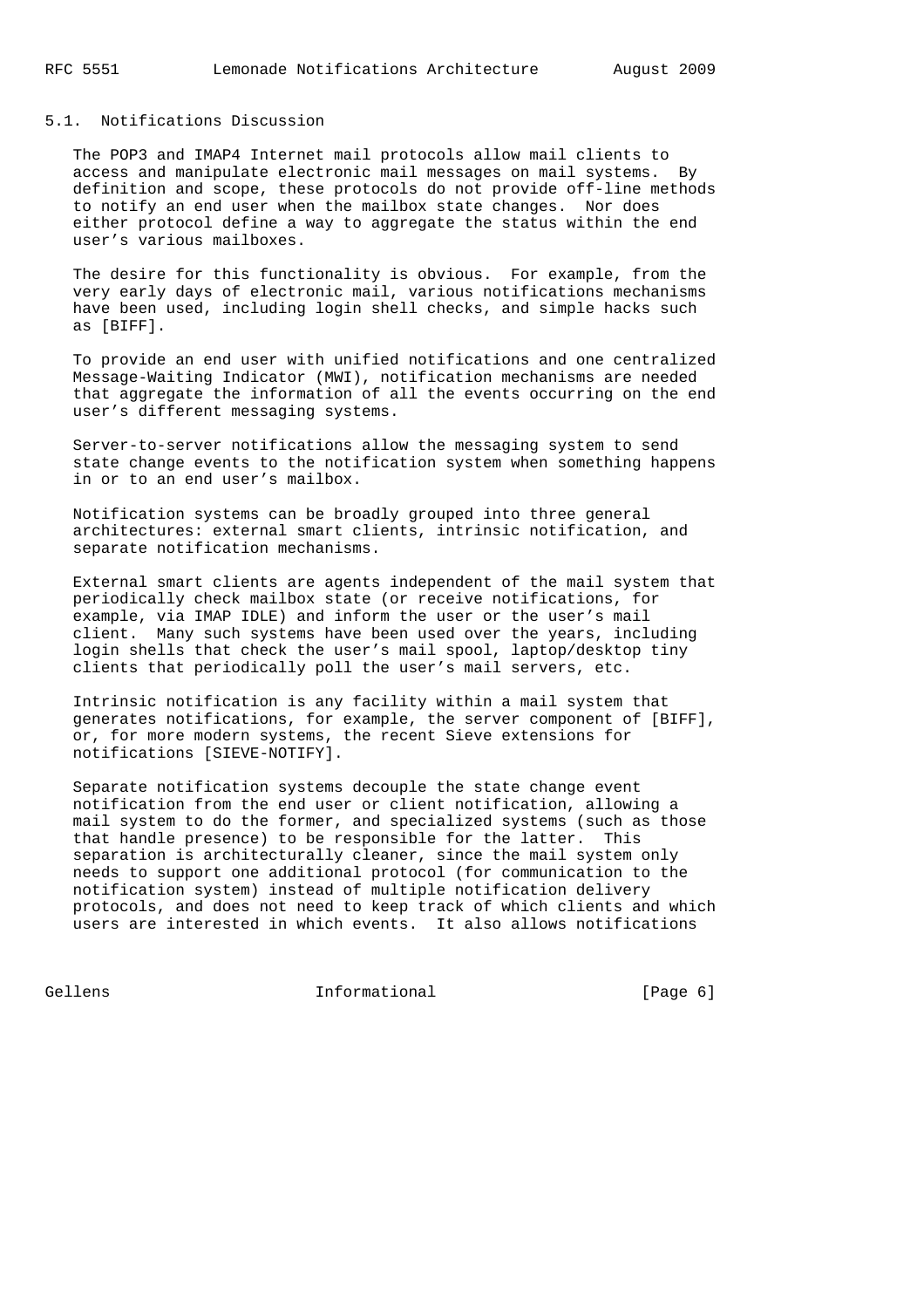to be generated for any service, not just electronic mail. However, it requires a new service (the notification system) and the mail system needs to support an additional protocol (to communicate with the notification system).

 In addition to any external notification mechanisms, Sieve can be used for notifications [SIEVE-NOTIFY]. Since many mail systems already provide Sieve support, this can be a fairly easy and quick deployment option to provide a useful form of notifications.

# 5.2. Server-to-Server Notifications Scope

 For the purposes of the Lemonade work, the scope of server-to-server notifications is limited to communications between the mail system and the notification system (the third architectural type described in Section 5.1). Communication between the notification system and the end user or devices (which might use SMS, WAP Push, instant messaging, etc.) is out of scope. Likewise, the scope generally presumes a security relationship between the mail system and the notification system. Thus, the security relationship then becomes the responsibility of the notification system. However, the specifics of security, trust relationships, and related issues depend on the specifics of both server-to-server notifications and notification systems.

 Figure 3 shows the context of server-to-server notifications; only the left side is in scope for Lemonade:

Gellens 1nformational [Page 7]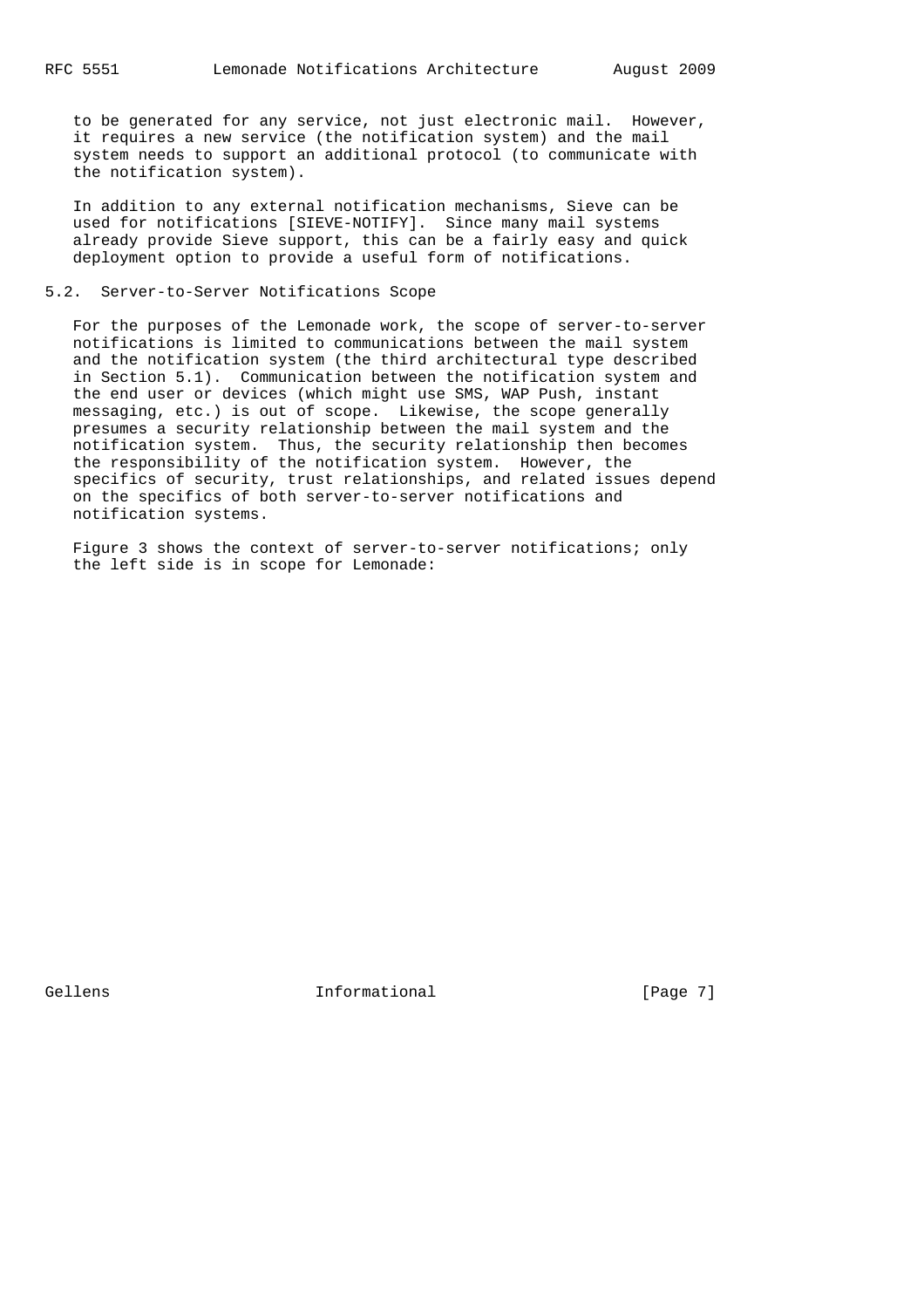

Figure 3: Scope of Server-to-Server Notifications

5.3. Basic Operation

 The mail system sends state change event notifications to the notification system (which in turn might notify a client or end user) for events that occur in the end user's mailboxes. Each such notification, referring to a single mailbox event, is called a state change event.

Gellens 1nformational [Page 8]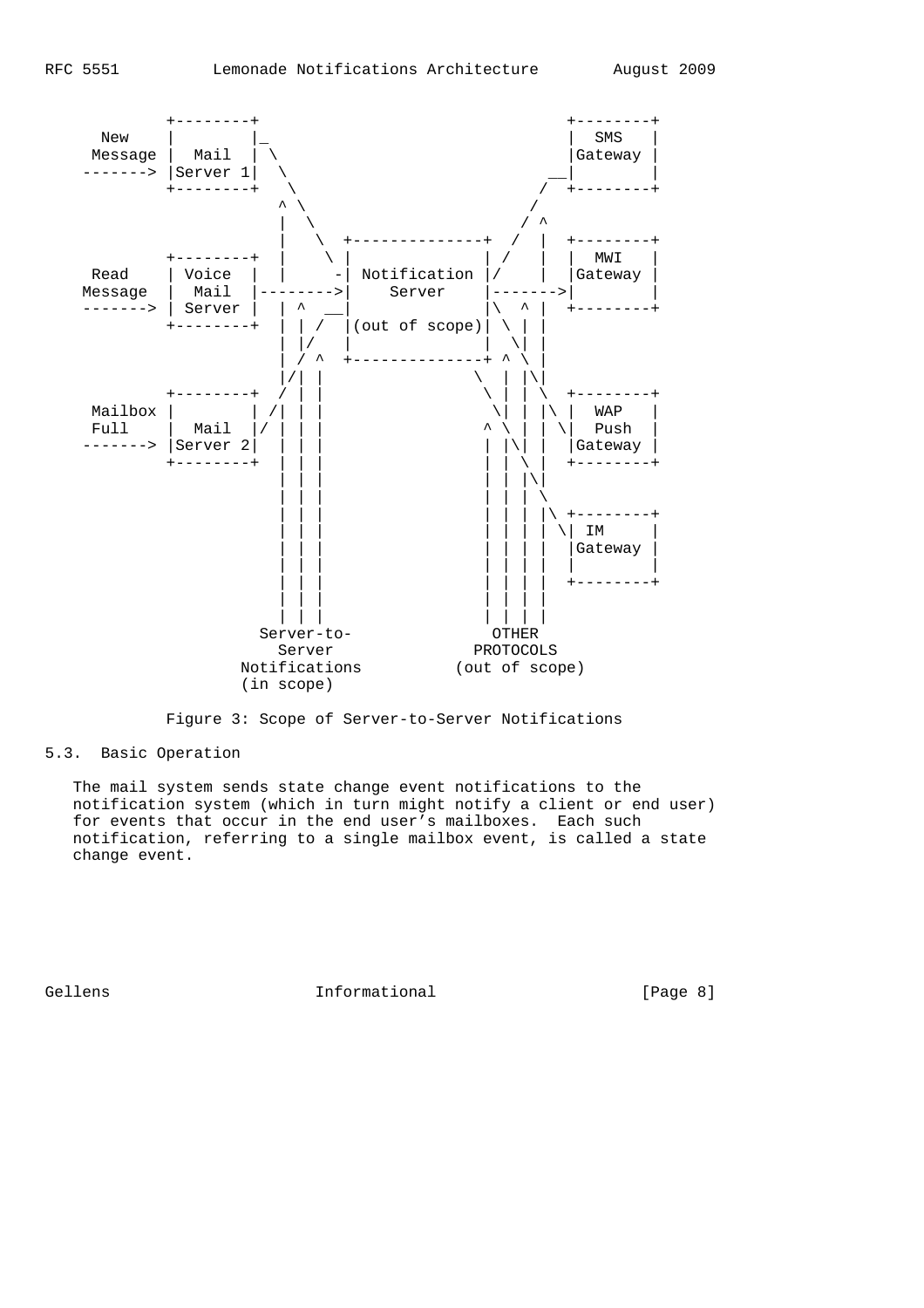The state change event contains data regarding the mailbox event that has occurred. The state change event describes the change, but normally does not specify how or if the end user or client is notified; this allows the end user and client notification preferences to be maintained only within the notification server.

 From the Lemonade viewpoint, out-of-IMAP (outband) notifications are usually desired only when the client is not connected to the IMAP server (since inband notifications are used when there is an IMAP connection). Thus, it is helpful for the mail system to be able to inform the notification system when the user logs in or out, and which client is used (when this information is available).

 When Sieve is used, the Sieve engine might have access to this information.

 A message is generated by the message store as a result of a state change event. This message may be delivered to the end user, a client, or to an external notification server that might deliver an equivalent message to the user or to a client.

 Within the context of the Lemonade Profile (Figure 1), the event is filtered by NF. That is, the Notification Filters logically determine which state change events cause notification to the user or client.

 Notifications allow for a rich end user experience. This might include conveying mailbox status, new message attributes, etc., to the user or client independent of the client's connection to the mail store.

 Notifications also allow for different Message Waiting Indicator (MWI) behaviors (e.g., turn MWI indication off after all the messages in all the end user's mailboxes have been read, should such an unlikely thing occur in the real world).

 The payload of a notification might include a URL referring to the message that caused the event, possibly using URLAUTH [URLAUTH].

 As state change events occur in the mail store, they are filtered, which is to say matched against client or user preferences. As a result, a notification may or may not be generated for delivery to the user or client.

 In the most general case, the mail system sends bulk state change events to an external notification server, and it is the notification server that filters the events by matching against the user's or client's preferences.

Gellens 1nformational [Page 9]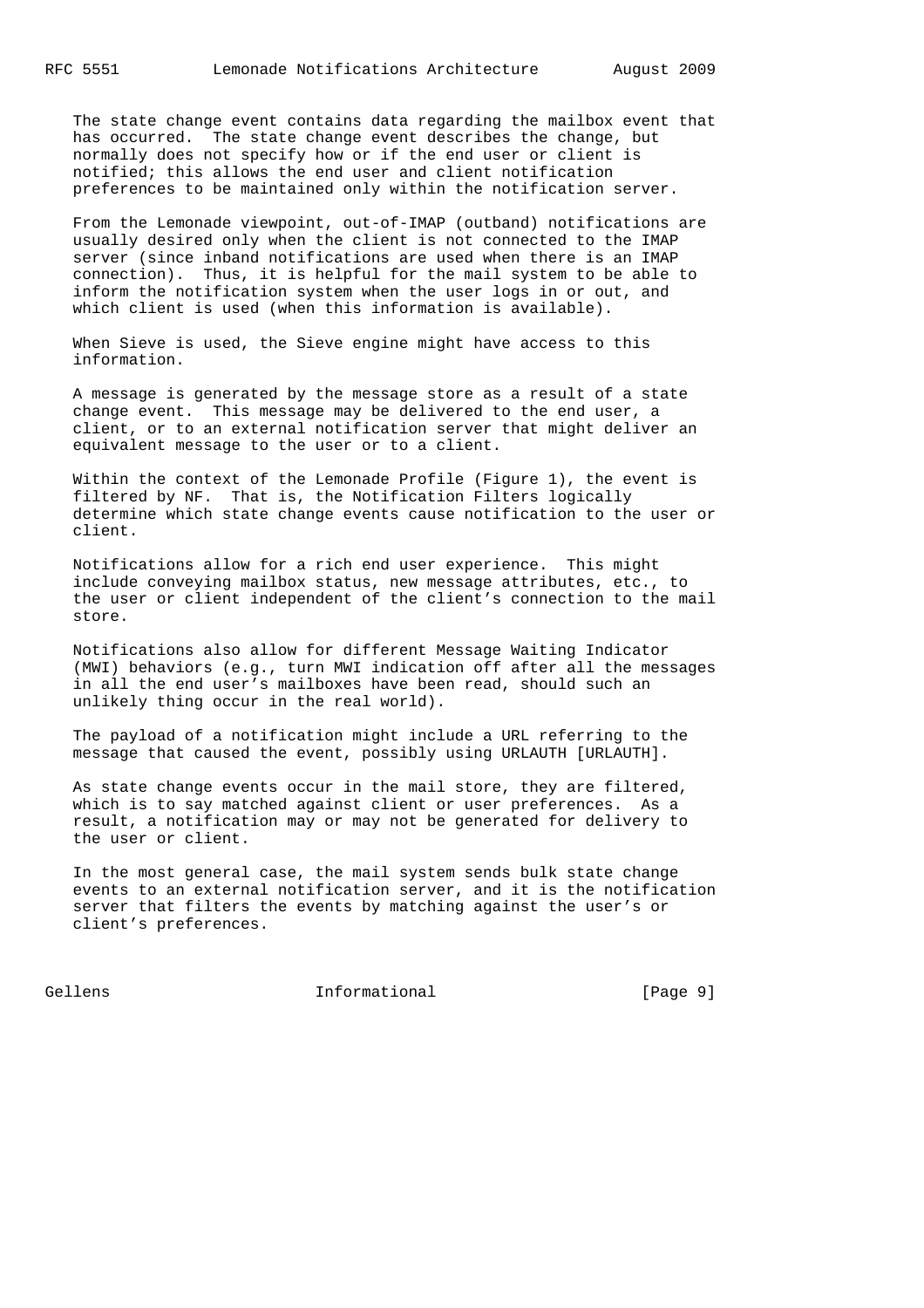In the most mail-specific case, the mail system performs the filtering itself, for example, using Sieve.

## 5.4. Event Order

 For the Lemonade Profile, the event order is generally not important. By including information such as the modification sequence identifier (called a modseq or mod-sequence) [CONDSTORE] in notifications, the receiving client can quickly and easily determine if it has already processed the triggering event (for example, if a notification arrives out of order, or if the client has resynchronized since the event was generated).

 For generic server-to-server notifications, the order is likely to matter and the mail system needs to provide notifications to the notification system in the order that they occur.

#### 5.5. Reliability

 For the Lemonade Profile, lost or delayed notifications to the client are tolerated. A client can resynchronize its state (including that reported by any missing events) when it next connects to the server.

 For generic server-to-server notifications, it is assumed that the data in a state change event is important, and therefore a high level of reliability is needed between the mail system and any external notification systems.

# 6. Security Considerations

 Notification content (payload) needs to be protected against eavesdropping and alteration when it contains specific information from messages, such as the sender.

 Even when the content is trivial and does not contain privacy sensitive information, guarding against denial-of-service attacks may require authentication or verification of the notification sender.

 Protocols that manipulate filters need mechanisms to protect against modification by, as well as disclosure to, unauthorized entities. For example, a malicious entity might try to delete notifications the user wants, or try to flood the target device with notifications to incur usage charges, or prevent normal use. In addition, the filters themselves might contain sensitive information or reveal interpersonal or inter-organizational relationships, as well as email addresses.

Gellens 1nformational [Page 10]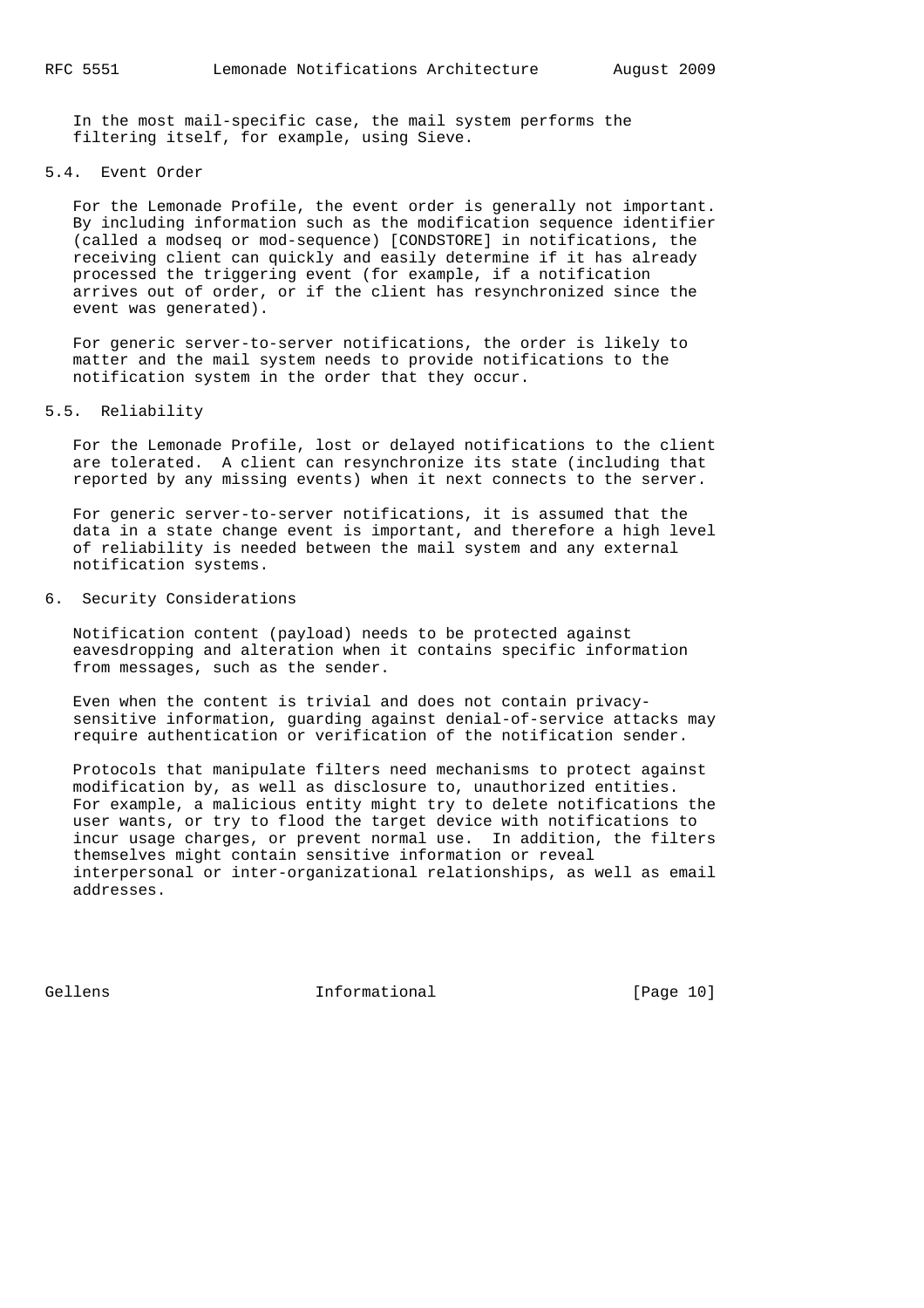# 7. References

- 7.1. Normative References
	- [IMAP] Crispin, M., "INTERNET MESSAGE ACCESS PROTOCOL VERSION 4rev1", RFC 3501, March 2003.

[LEMONADE-PROFILE]

 Cridland, D., Ed., Melnikov, A., Ed., and S. Maes, Ed., "The Internet Email to Support Diverse Service Environments (Lemonade) Profile", RFC 5550, August 2009.

- 7.2. Informative References
	- [BIFF] Gellens, R., "Simple New Mail Notification", RFC 4146, August 2005.
	- [CONTEXT] Cridland, D. and C. King, "Contexts for IMAP4", RFC 5267, July 2008.
	- [CONDSTORE] Melnikov, A. and S. Hole, "IMAP Extension for Conditional STORE Operation or Quick Flag Changes Resynchronization", RFC 4551, June 2006.
	- [IMAP-SIEVE] Leiba, B., "Support for Sieve in Internet Message Access Protocol (IMAP4)", Work in Progress, February 2008.
	- [MANAGE-SIEVE] Melnikov, A., Ed., and T. Martin, "A Protocol for Remotely Managing Sieve Scripts", Work in Progress, September 2008.
	- [MSGEVENT] Gellens, R. and C. Newman, "Internet Message Store Events", RFC 5423, March 2009.
	- [IDLE] Leiba, B., "IMAP4 IDLE command", RFC 2177, June 1997.
	- [NOTIFY] Gulbrandsen, A., King, C., and A. Melnikov, "The IMAP NOTIFY Extension", RFC 5465, February 2009.
	- [OMA-LEMONADE-ARCH] Burger, E. and G. Parsons, "LEMONADE Architecture - Supporting Open Mobile Alliance (OMA) Mobile Email (MEM) Using Internet Mail", RFC 5442, March 2009.

Gellens 1nformational [Page 11]